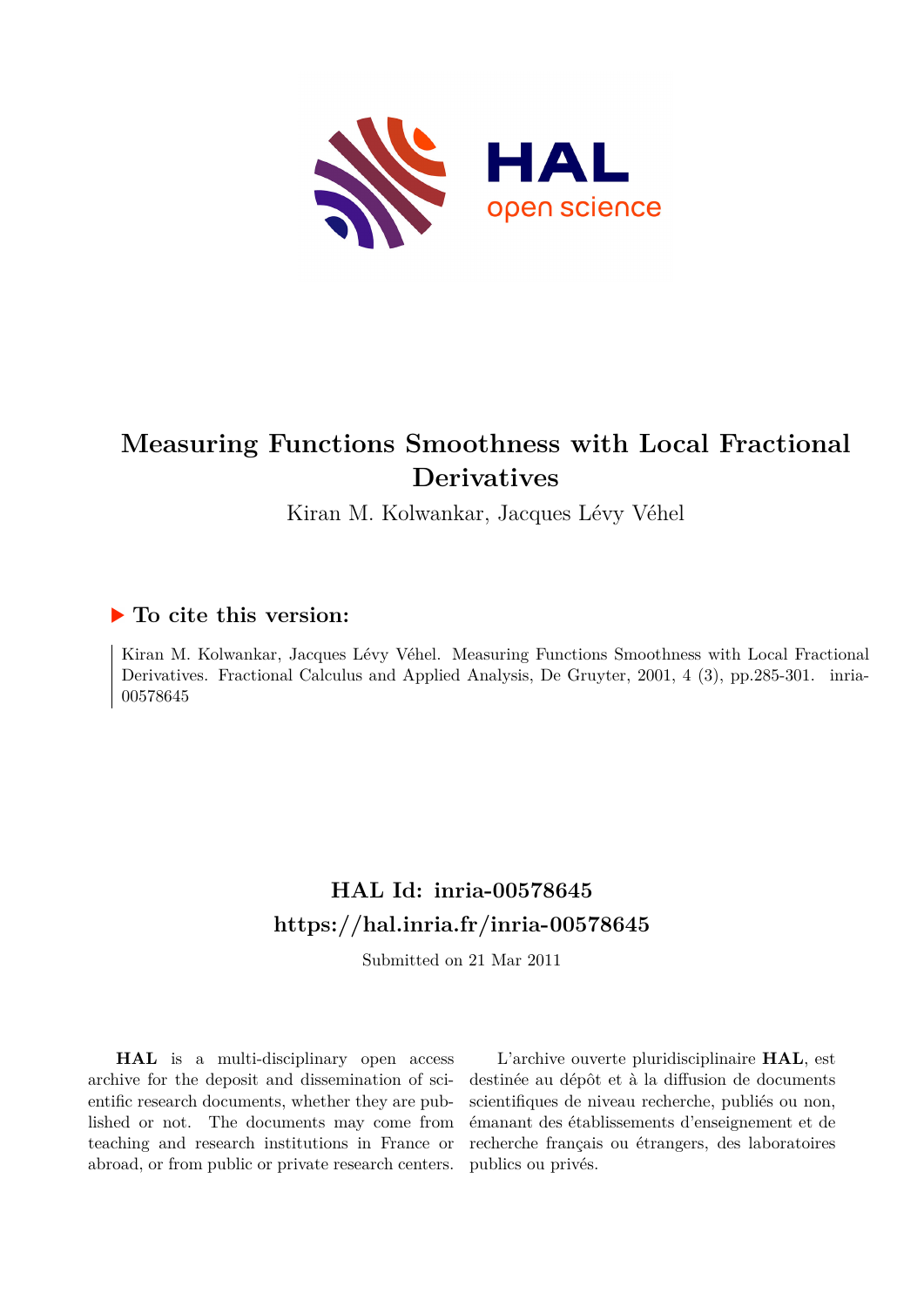# Measuring Fun
tions Smoothness with

K. M. Kolwankar and J. Lévy Véhel

Projet Fractales, INRIA Rocquencourt B. P. 105, 78153 Le Chesnay Cedex, Fran
e and Irccyn, B.P 92101, 44321 Nantes, France email: Jacques.Levy\_Vehel@inria.fr, Kiran.Kolwankar@ircyn.ec-nantes.fr

#### **Abstract**

We study <sup>a</sup> notion of lo
al fra
tional dierentiation, obtained by lo alizing the complete motor that it is strongly that it is strongly related with the local distance and give and give and give and give an interpretation of the result in terms of 2-mi
rolo
al analysis.

#### $\mathbf{1}$ **Introduction**

Measuring the local smoothness of functions proves to be an important task for many applications in such diverse fields as mathematical analysis, signal and image processing or geophysics. Depending on the situation, various definitions of lo
al regularity have been proposed. The most often used is probably the one based on Hölder spaces in their various versions. Such a characterization is for instan
e entral in multifra
tal analysis, and is an instrumental tool for image segmentation or denoising, and Internet traffic characterization. Other important measures of local regularity include (local) fractional dimensions (e.g. box, Hausdorff or regularization dimension), which have been used in various contexts, such as tribology or image classification. In this paper, we are interested in comparing the classical Hölder characterizations (and their refinements, see below), with yet another measure, based on the degree of local fractional differentiability (LFD). This notion was introduced in  $[11]$  as an attempt to localize the classical fractional derivative [18]. In [11], it is for instance proved that Weierstrass function  $W$  is locally fractionally differentiable at any point up to an order which is precisely the pointwise Hölder exponent of  $W$ . In this work, we provide further results in this direction (correcting along the way some inaccuracies of  $[11]$ . In particular, we prove that, for all functions belonging to a large functional space, the degree of LFD coincides with the local Hölder exponent. Furthermore, we give a precise interpretation of the fractional derivative in terms of 2-mi
rolo
al analysis.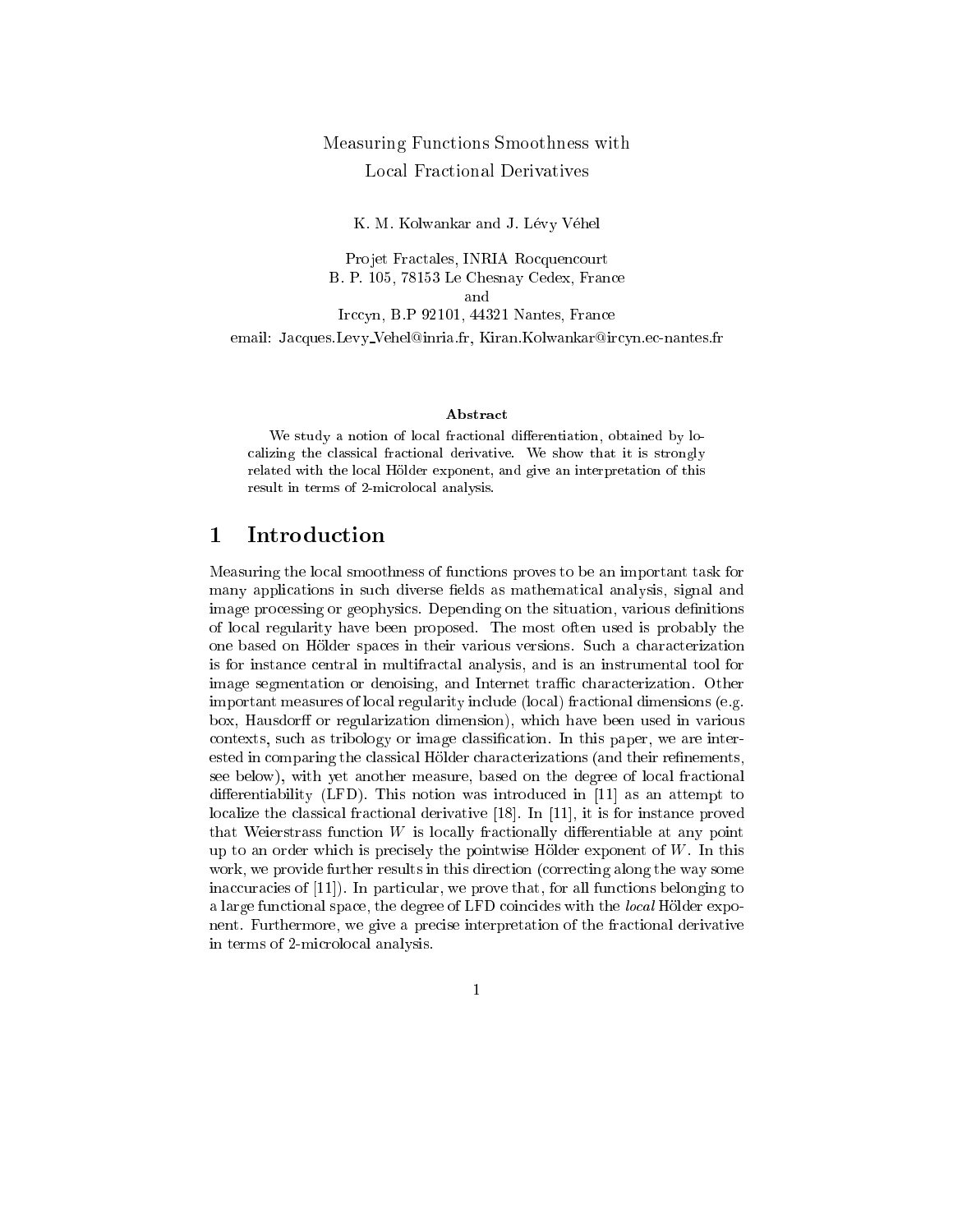Other works dealing with different aspects of the local properties of fractional integrodifferentiation include  $[5, 6, 10, 16, 17]$ , and we refer the interested reader to these papers.

The rest of this paper is organized as follows: In section 2, we recall the definitions of the local and pointwise Hölder exponents and of the LFD. Section 3 proves the equality between the lo
al Holder exponent and the degree of LFD. In section 4, we extend this result to a more precise one using 2-microlocal analysis. Finally, se
tion 5 ontains examples on simple fun
tions, whi
h allow to understand in a concrete way how LFD acts on signals.

## 2 Measures of local regularity

#### 2.1 Pointwise Hölder exponent

**Definition 1** Let  $\alpha$  be a positive real number which is not an integer, and  $x_0$   $\in$  K. A function  $J$  : K  $\rightarrow$  K is in  $C_{x_0}$  if there exists a polynomial  $P_{x_0}$  $\sim$ of degree less than  $\alpha$  such that:

$$
|f(x) - P_{x_0}(x)| \le c|x - x_0|^{\alpha}.
$$
 (1)

When  $\alpha \in ]0,1[$ , this reduces to:

$$
|f(x) - f(x_0)| \le c|x - x_0|^{\alpha} \tag{2}
$$

The pointwise Hölder exponent of f at  $x_0$ , denoted  $\alpha_p(x_0)$ , is the supremum of the  $\alpha$ -s for which (1) holds. Extension to higher dimensions is straightforward, but will not be onsidered here.

As said above, this regularity characterization is widely used because it has direct interpretations both mathematically and in applications. It has been for instance used for speech synthesis [3] and image analysis [14]. However, the pointwise Hölder exponent has also a number of drawbacks, a major one being that it is not stable under the action of (pseudo) differential operators. Thus, for instance, knowing the pointwise Hölder exponent of a function at a point  $x_0$  is not sufficient to predict the Hölder exponent of its derivative at the same point, and the same happens for the Weyl fra
tional derivative (see below).

#### 2.2Local Hölder exponent

The local Hölder exponent  $\alpha_l$  measures slightly different features as compared to p. It is defined as follows: Let it field in the Let  $\alpha$  and  $\alpha$  are the same  $\alpha$  $j \in C^{\perp}_{\ell}(\Omega)$  if:

$$
\exists C : \forall x, y \in \Omega : \frac{|f(x) - f(y)|}{|x - y|^{\alpha}} \le C
$$

Let now:

$$
\alpha_{l}\left(f,x_{0},\rho\right)=\sup\left\{\alpha:f\in C_{l}^{\alpha}\left(B\left(x_{0},\rho\right)\right)\right\}
$$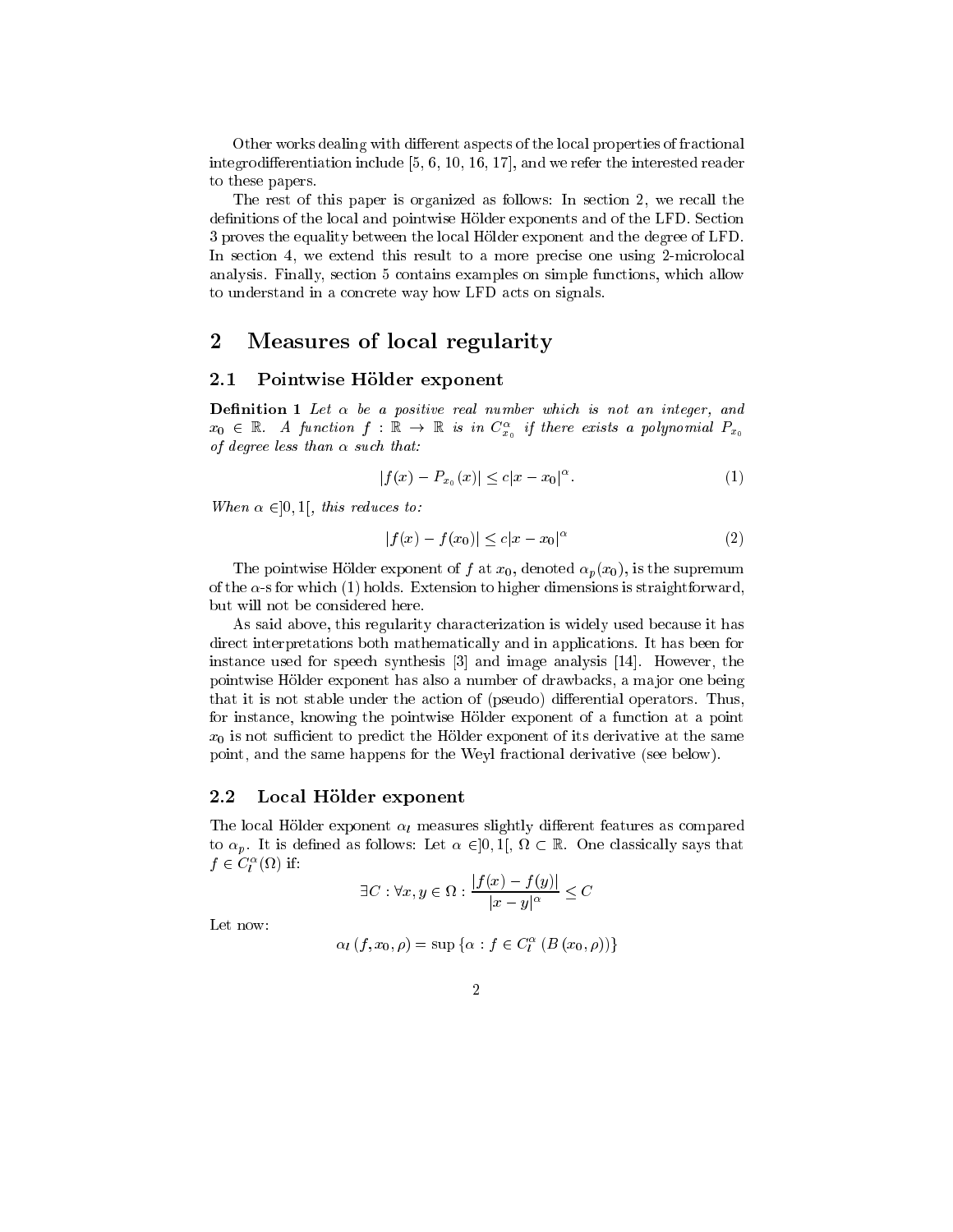Note that  $\alpha_l (f, x_0, \rho)$  is non increasing as a function of  $\rho$ . We may now give the definition of the local Hölder exponent:

**Definition 2** Let  $f$  be a continuous function. The local Hölder exponent of  $f$ at  $x_0$  is the real number:

$$
\alpha_l(f,x_0)=\lim_{\rho\to 0}\alpha_l(f,x_0,\rho)
$$

This exponent is stable under pseudo-differentiation or integration. Moreover, it is easier to estimate than the pointwise Hölder exponent. Its main drawback is that it is not as precise as the pointwise one [7].

An important difference between  $\alpha_p$  and  $\alpha_l$  is well illustrated on the example of the chirp  $f(x) = |x|^{\rho} \cos(1/|x|^{p}), f(0) = 0$ , with  $\rho, \gamma > 0$ . In this case, at  $x = 0, \, \alpha_p = \beta$  while  $\alpha_l = \frac{\varepsilon}{1+\gamma}$ . Thus, while  $\alpha_p$  is sensitive only to what happens "at" 0,  $\alpha_l$  measures also the local oscillatory behavior of the signal "around" 0.

We shall need the following characterization of the local Hölder exponent in terms of wavelet coefficients:

**Proposition 1** Let  $\psi_{j,k} = 2^{j} \psi(2^j x - \kappa)$  be an orthonormal basis of L<sup>-</sup>(K) and denote the district of the distribution of  $j$  , i.e.,  $j$  ,  $k$  ,  $i$  ,  $k$ 

$$
c_{j,k} = 2^j \int f(x) \psi(2^j x - k) dx
$$

Then, the local Hölder exponent of  $f$  at  $x$  is

$$
\alpha_l = \lim_{\eta \to 0} (\sup \{ s / \exists C, \ \forall c_{j,k} \subset B(x,\eta), \ |c_{j,k}| \le C2^{-sj} \})
$$
 (3)

Note that, while neither  $\alpha_p$  nor  $\alpha_l$  yield complete characterization, it is possible to ombine the ni
e properties of ea
h exponent: this is the topi of 2-mi
rolo
al analysis, whi
h we shall use in se
tion 4.

#### 2.3Local fractional derivative

In this section, we recall the definition of LFD introduced in [11] and make precise the notion of degree of LFD. We start by briefly recalling the definition of the lassi
al fra
tional derivative in the ase where the order is between 0 and 1:

Definition 3 [18] The (Riemann-Liouville) fractional derivative of a function f of order <sup>q</sup> (0 <sup>&</sup>lt; <sup>q</sup> <sup>&</sup>lt; 1) is dened as:

$$
D_x^q f(x') = \begin{cases} D_{x+}^q f(x'), & x' > x, \\ D_{x-}^q f(x'), & x' < x. \end{cases}
$$
  
= 
$$
\frac{1}{\Gamma(1-q)} \begin{cases} \frac{d}{dx'} \int_x^{x'} f(t)(x'-t)^{-q} dt, & x' > x, \\ -\frac{d}{dx'} \int_{x'}^x f(t)(t-x')^{-q} dt, & x' < x. \end{cases}
$$
(4)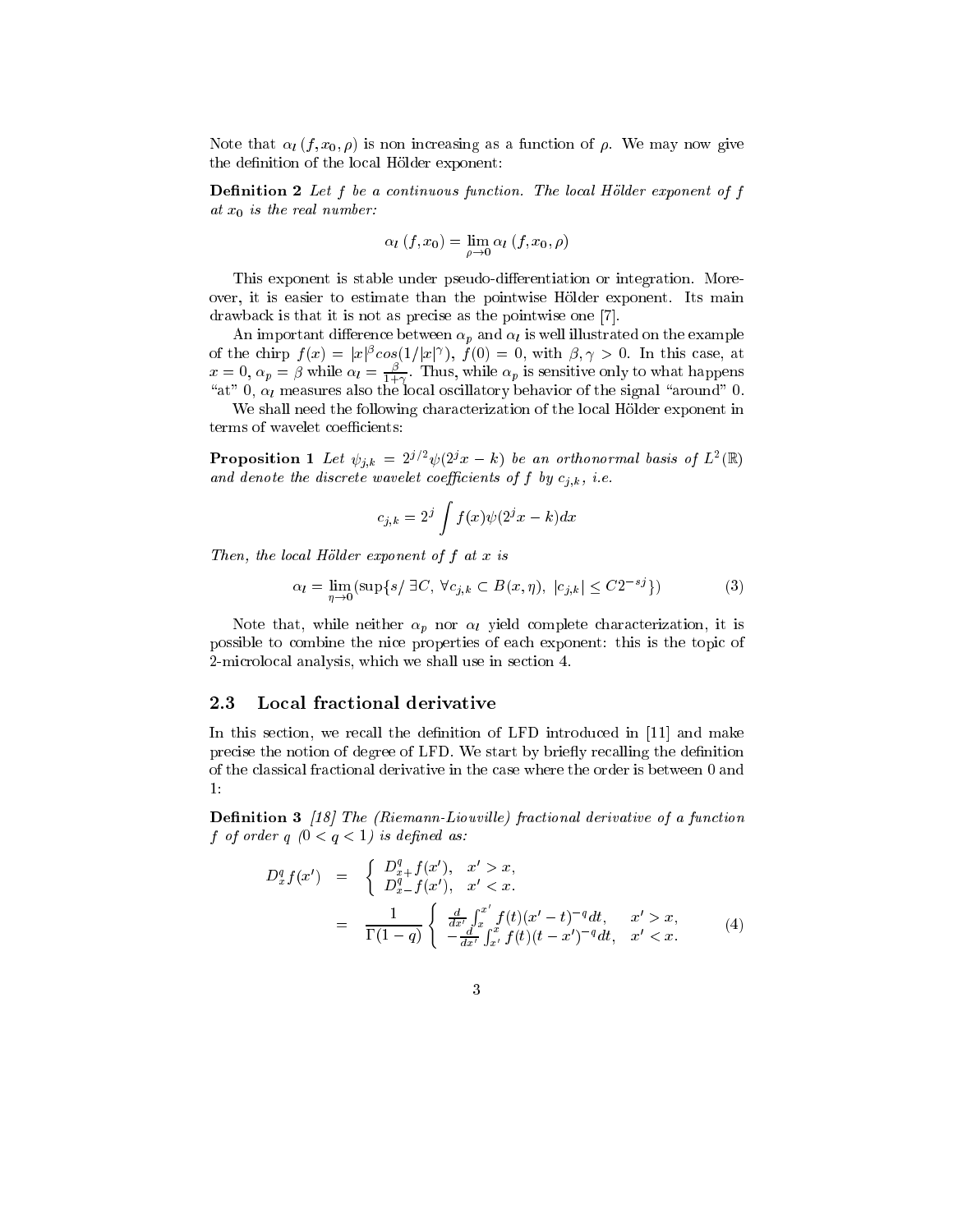These fractional derivatives exists almost everywhere as soon as f is absolutely continuous ([18], page 35). When  $x = \pm \infty$ , i.e. the integration is performed on a semi-infinite domain, the corresponding derivatives  $D^{\ast}_{+\infty}f$  are alled the Weyl fra
tional derivatives.

In  $[18]$ , the effect of fractional *integration* on *global* Hölder spaces is investigated in full detail. Our aim here is to obtain results for fra
tional derivatives and lo
al/pointwise exponents.

Note for further use the following lassi
al property of the Weyl derivative  $([18],$  theorem  $[7.1)$ :

**Proposition 2** Let  $I$  belong to  $L^-(\mathbb{R})$ . Then, provided  $I$  is sufficiently smooth:

$$
\widehat{D_{-\infty}^q f}(\omega) = (i\omega)^q \widehat{f}(\omega)
$$

where  $\widehat{f}$  denotes the Fourier transform of f.

The same type of property holds for wavelet coefficients:

**Proposition 3** [15] Let  $\psi_{i,k} = 2^{j} \psi(2^j x - \kappa)$  be an orthonormal basis of L<sup>-</sup>(K) with  $\psi$  in the Schwartz class, and denote the discrete wavelet coefficients of f by  $c_{j,k}$ . Then, the wavelet of coefficients of  $D_{-\infty}^*f$  (in another wavelet basis) are

$$
d_{j,k} = 2^{-jq} c_{j,k}
$$

It is an easy onsequen
e of this Proposition and Proposition 1 that the Weyl derivative of order  $q$  decreases the local Hölder exponent by exactly  $q$ . In contrast, no such property holds for  $\alpha_p$ .

The main motivation for introducing local fractional derivatives is to try and remedy to two sometimes undesirable properties of fractional derivatives: Non locality and the behaviour with respect to constants. As for the first point, it is clear from the definition that the fractional derivative of a function  $f$  depends on the values of  $f$  on the whole interval  $|x|, x$  . The second feature is also wellknown. For instance, the fractional derivative of order  $q$  from the right of the function  $f(x) = x^p$  ( $x > 0$ ,  $p > -1$ ) is:

$$
D_{0+}^q x^p = \frac{\Gamma(p+1)}{\Gamma(p-q+1)} x^{p-q}
$$
\n<sup>(5)</sup>

Substituting  $p = 0$  for a constant function in the above formula, one gets  $D^3_{0+}1 = 1/\Gamma(1-q)x^{-q}$ , i.e. the fractional derivative of a constant is not zero in general. In particular, the fractional derivative of a function changes if one adds a onstant to this fun
tion. Thus, the fra
tional derivative of a fun
tion depends on the choice of the origin, whereas the usual notion of differentiability is a local concept independent of the origin. The aim of the local fractional derivative is to modify in a simple way the usual fractional derivative to obtain lo
ality and translation invarian
e.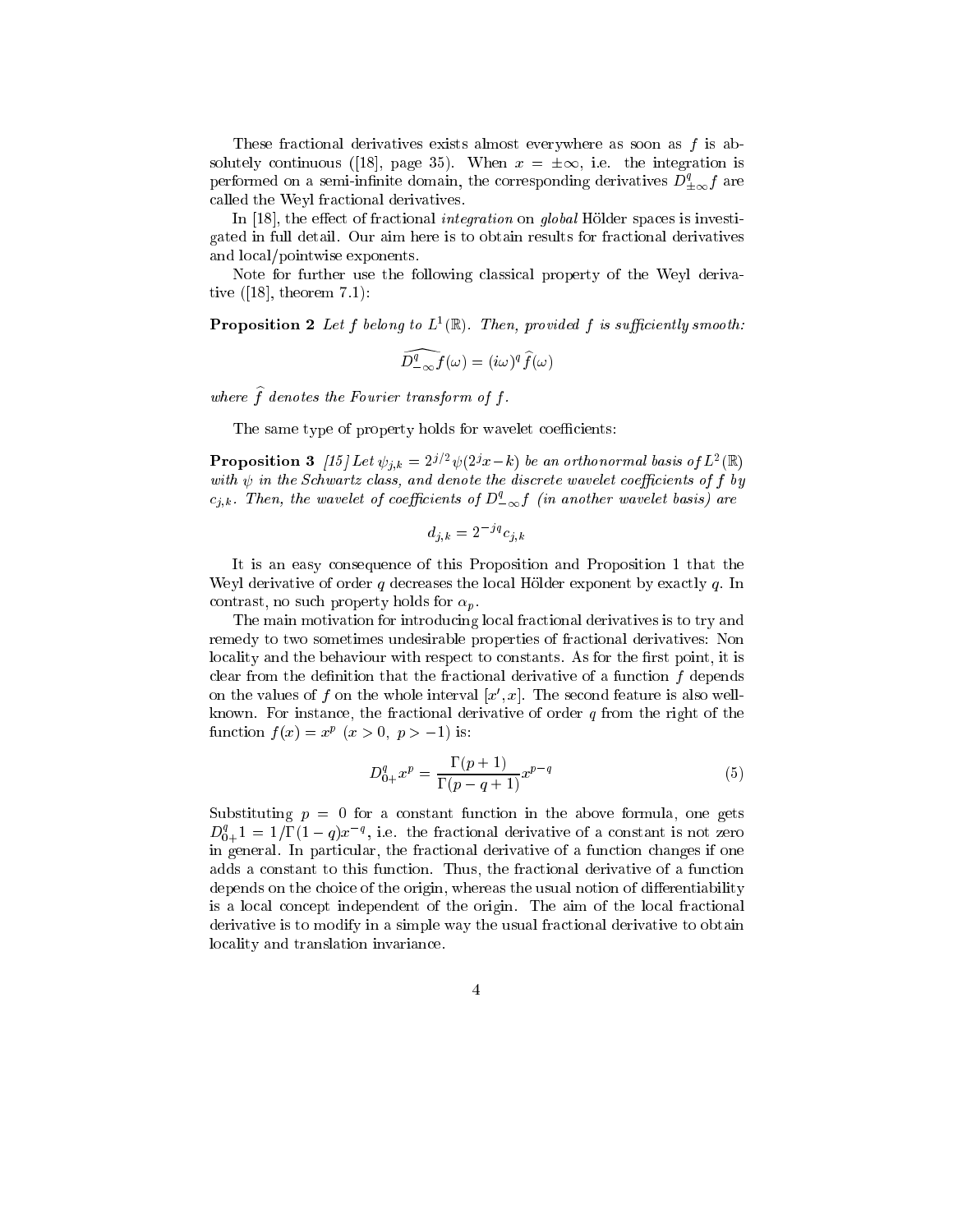The basic idea is straightforward: Let x be the point at which one wants to study the differentiability of  $f$ . One first subtracts the value of  $f$  at  $x$ . This washes out the effect of a constant term. Second, one introduces a limit, as shown below, to obtain a lo
al quantity.

**Definition 4** The local fractional derivative of order  $q$   $(0 < q < 1)$  of a function  $I \in \mathbb{C}^+ : \mathbb{R} \to \mathbb{R}$  is defined as

$$
\mathcal{D}^q f(x) = \lim_{x' \to x} D_x^q (f(x') - f(x)) \tag{6}
$$

if the limit exists in  $\mathbb{R} \cup \{\infty\}.$ 

As an example, take again  $f(x) = x^p$  ( $x > 0$ ,  $p > -1$ ). One computes easily that  $D^* f(0)$  equals 0 if  $q \leq p$ ,  $\infty$  if  $q > p$ , and  $1$  ( $q + 1$ ) if  $q = p$ . Although in this case, the limits all exist and there is a  $q$  where the limit is finite and non zero, this is not the general situation. Thus, as emphasized in the remark below, we are not in general interested in the value of  $D^a f$  , but in the critical  $q$ .

This concept of local fractional derivative has been used to study the local fractional differentiability of nowhere differentiable functions [11]. Equations involving these local fractional derivatives have been studied [2, 12] and have found to be useful in studying phenomena in fractal space or time.

With this notion of LFD, it is natural to define the critical order of local fractional differentiability, or degree of LFD, as the largest value for which the LFD exists. The next Proposition shows that this is a well defined notion.

Definition and Proposition 1 The degree of LFD of the continuous function f at <sup>x</sup> is dened as:

$$
q_c(x) = \sup\{q \in [0,1]: \mathcal{D}^q f(x)
$$
 exists at x and is finite.

Proof:

 $\blacksquare$ 

Let  $E$  be the set:

$$
E = \{q \in [0, 1] : \mathcal{D}^q f(x) \text{ exists at } x \text{ and is finite}\}.
$$

All we need to prove is that E is non empty, so that  $q_c(x)$  is well defined as the supremum of a subset of  $[0,1]$ . Note that  $D_x^*f = f$ . Since we are dealing with continuous functions, we get that  $0 \in E$ . Thus  $q_c(x)$  exists and is non negative. Remark many that, if  $q > 0$  belongs to  $E$ , then clearly an  $q \in [0, q]$  also belong to  $E$ , as is easily seen from definition 4. Thus  $E$  is always a segment.

**Remark:** In general,  $D^*f(x)$  will be zero for  $q < q_c$  and infinite for  $q > q_c$  when the limit exists. Thus,  $q_c$  may be understood as a cut-off value, much in the same way as Holder exponents or fractional dimensions. At the cut-on,  $\nu$   $_{I}(x)$ may or not be finite non zero.

 $\kappa$  emark: The definition of  $q_c$  can easily be extended to functions in  $L^-,$  and to some lasses distributions, as for instan
e homogeneous ones.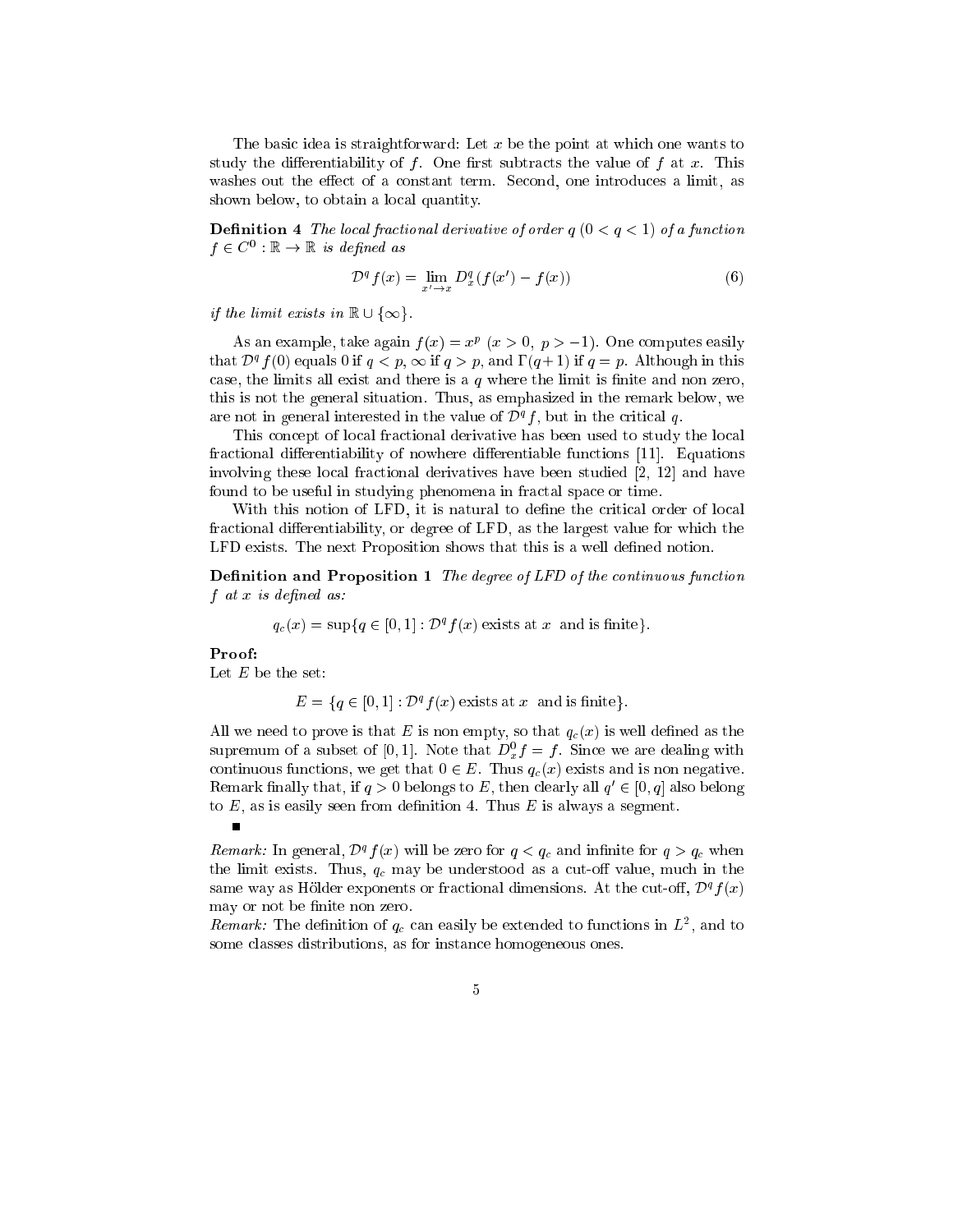# 3 Relation between the degree of LFD and Hölder exponents

It is intuitively lear that the notions of degree of LFD and Holder exponents must be related in some way. The aim of this se
tion is to prove, via elementary means, that, for a large class of functions,  $q_c$  indeed coincides with  $\alpha_l$ . From an intuitive point of view, the fact that it is the local exponent that comes into play rather than the pointwise one stems from the fact that LFD starts by integrating the fun
tion around the point of interest, so that the behavior in a whole neighborhood is important. Thus, for instance, if  $f$  has a strong oscillatory behavior around 0, like the chirp, this will have consequences on  $\mathcal{D}_0^*f$  through the integration in (4). Also,  $\alpha_l$  behaves well under pseudo-differentiation, while  $\alpha_p$  does not.

We start by proving a simple proposition about local Hölder exponents. Let  $g : \Omega \to \mathbb{R}$  be in C ( $\Omega$ ),  $\alpha > 0$ . Where  $\Omega \subset \mathbb{R}$  is open and  $x_0 \in \Omega$ . For  $x \in \Omega$ define

$$
g_{+}(x) = \begin{cases} g(x) - g(x_0) & x > x_0 \\ 0 & x \le x_0 \end{cases}
$$
 (7)

and

$$
g_{-}(x) = \begin{cases} g(x) - g(x_0) & x < x_0 \\ 0 & x \ge x_0 \end{cases}
$$
 (8)

Let  $\Omega = \{x \in \Omega : x \geq x_0\}$  and  $\Omega = \{x \in \Omega : x \leq x_0\}$  Also define  $g_R$  :  $\mu$   $\rightarrow$   $\mu$  to be the restriction of g on  $\mu$  and  $g_L$  :  $\mu$   $\rightarrow$   $\mu$  to be the restriction of  $g$  on  $\Omega$  . The proposition states that the local Holder exponent of g is exactly the minimum of the exponents of  $g_+$  and  $g_-$ . This will result from two basic lemmas. The first one is lemma 1.1 from [18]. In our notation, it reads:

 $-$  ------- –  $\cdots$  ,  $\cdots$  )  $\cdots$  )  $\cdots$  .  $\cdots$  .  $\cdots$   $\cdots$   $\cdots$   $\cdots$   $\cdots$   $\cdots$   $\cdots$   $\cdots$   $\cdots$   $\cdots$   $\cdots$   $\cdots$   $\cdots$   $\cdots$ 

Since this is true for all  $\rho$ , it implies that

$$
\alpha_l(g, x_0) \ge \min\{\alpha_l(g_R, x_0), \alpha_l(g_L, x_0)\}\tag{9}
$$

**Lemma 2**  $\alpha_l(g_+, x_0) = \alpha_l(g_R, x_0)$  and  $\alpha_l(g_-, x_0) = \alpha_l(g_L, x_0)$ .

**Proof:** We consider only the first case, i.e.,  $\alpha_l(g_+,x_0) = \alpha_l(g_R,x_0)$ . The second follows similarly. The inequality

$$
\sup \frac{|g_R(x) - g_R(y)|}{|x - y|^{\alpha}} \le \sup \frac{|g_+(x) - g_+(y)|}{|x - y|^{\alpha}}
$$

holds because the supremum on the left is taken on a subinterval of the domain for the supremum on the right. This implies  $\alpha_l(g_+, x_0) \leq \alpha_l(g_R, x_0)$ . For the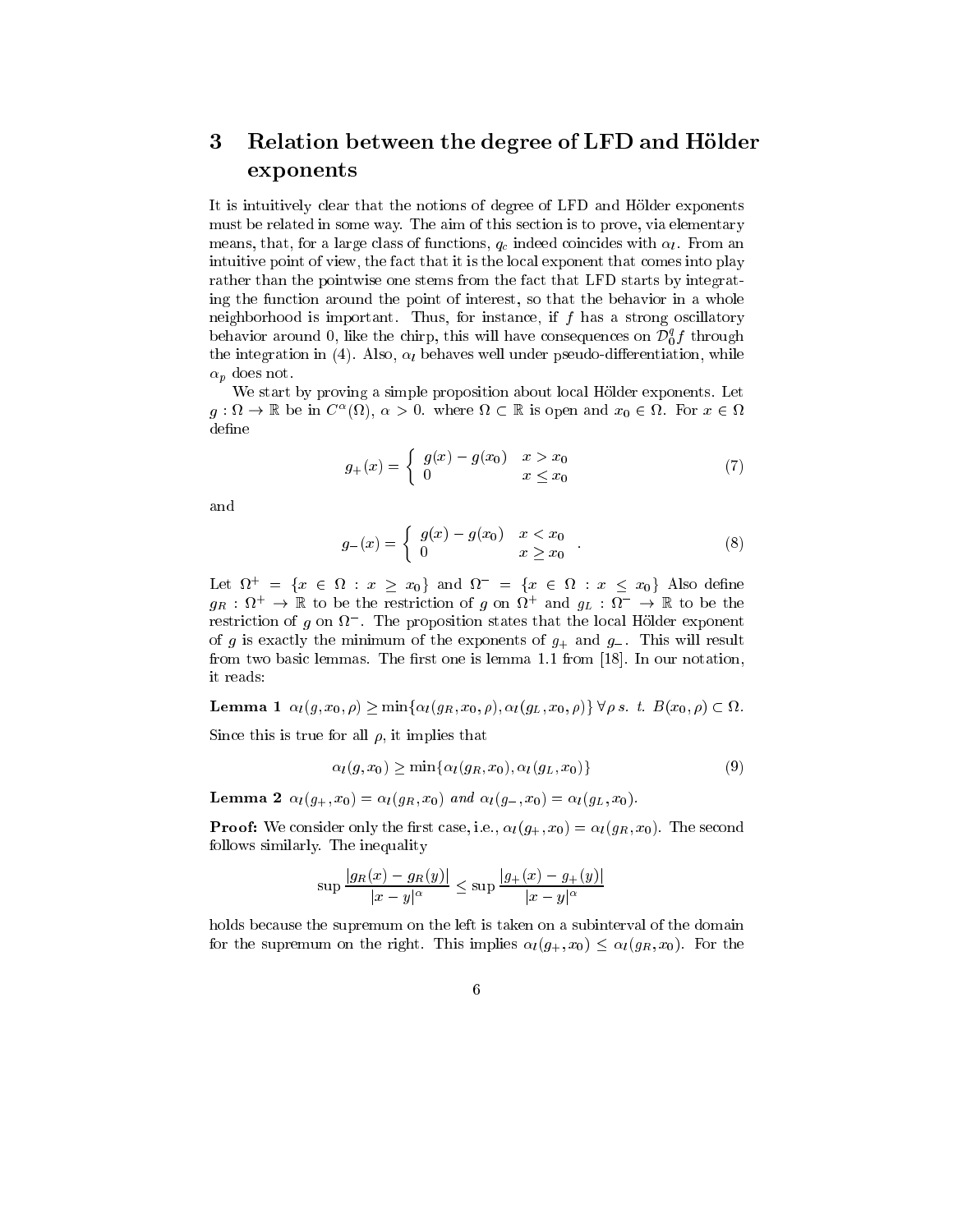reverse inequality, note that, for all x, y with  $x < x_0, y > x_0$ , we have that  $g_+(x) = 0$ ,  $g_+(y) = g(y) - g(x_0)$  and  $|x - y| > |x_0 - y|$ . As a consequence:

$$
\frac{|g_+(x) - g_+(y)|}{|x - y|^{\alpha}} \le \frac{|g(x_0) - g(y)|}{|x_0 - y|^{\alpha}}.
$$

This in turn implies  $\alpha_l(g_+, x_0) \geq \alpha_l(g_R, x_0)$ .

Proposition 4  $\alpha_l(g, x_0) = \min{\lbrace \alpha_l(g_+, x_0), \alpha_l(g_-, x_0) \rbrace}.$ 

## Proof:

From inequality 9 and lemma 2 it follows that  $\alpha_l(g, x_0) \ge \min{\{\alpha_l(g_+, x_0), \alpha_l(g_-, x_0)\}}$ . In order to prove the converse inequality, we prove  $\alpha_l(g_+, x_0) \geq \alpha_l(g, x_0)$ .

$$
\sup_{B(x_0,\rho)}\frac{|g_+(x)-g_+(y)|}{|x-y|^{\alpha}} = \sup_{\substack{[x_0,x_0+\rho) \\ \text{sup}}\frac{|g_+(x)-g_+(y)|}{|x-y|^{\alpha}}}
$$
\n
$$
= \sup_{\substack{[x_0,x_0+\rho) \\ \text{sup}}\frac{|g(x)-g(y)|}{|x-y|^{\alpha}}}
$$
\n
$$
\leq \sup_{B(x_0,\rho)}\frac{|g(x)-g(y)|}{|x-y|^{\alpha}}.
$$

This implies that  $\alpha_l(g_+, x_0) \geq \alpha_l(g, x_0)$ . Similarly,  $\alpha_l(g_-, x_0) \geq \alpha_l(g, x_0)$ , hence the result.  $\blacksquare$ 

**Theorem 1** Let f be a continuous function in L . Then  $q_c(f, x_0) = \alpha_l(f, x_0)$ .

**Proof:** Defining  $f_{\pm}$  as in (7),(8), we write

$$
D_{x_0}^q(f(x) - f(x_0)) = D_{x_0}^q(f_+ + f_-)
$$
  
\n
$$
= \begin{cases} D_{x_0+}^q(f_+(x) + f_-(x)), & x \ge x_0, \\ D_{x_0-}^q(f_+(x) + f_-(x)), & x \le x_0. \end{cases}
$$
  
\n
$$
= \frac{1}{\Gamma(1-q)} \begin{cases} \frac{d}{dx} \int_{x_0}^x f_+(t)(x-t)^{-q} dt, & x \ge x_0, \\ -\frac{d}{dx} \int_{x}^x f_-(t)(t-x)^{-q} dt, & x \le x_0, \end{cases}
$$
  
\n
$$
= \frac{1}{\Gamma(1-q)} \begin{cases} \frac{d}{dx} \int_{-\infty}^x f_+(t)(x-t)^{-q} dt, & x \ge x_0, \\ -\frac{d}{dx} \int_{x}^{\infty} f_-(t)(t-x)^{-q} dt, & x \le x_0, \\ D_{+\infty}^q f_+ & x \ge x_0, \end{cases}
$$
  
\n
$$
\equiv \begin{cases} D_{+\infty}^q f_+ & x \ge x_0, \\ D_{+\infty}^q f_- & x \le x_0, \end{cases}
$$

From the definitions of  $f_+$  and  $f_-$ , it is clear that  $D_{-\infty}^*f_+=0$  when  $x < x_0$ and  $D_{+\infty}^* f_- = 0$  when  $x > x_0$ . Therefore, if we write  $g(x) = D_{x_0}^q(f(x) - f(x_0))$ , we have that  $g_{\pm}$ , as given by definitions (7) and (8), are also equal to  $D_{\pm\infty}^q f_{\pm}$ . We have thus repla
ed our derivatives by Weyl ones, for whi
h we know that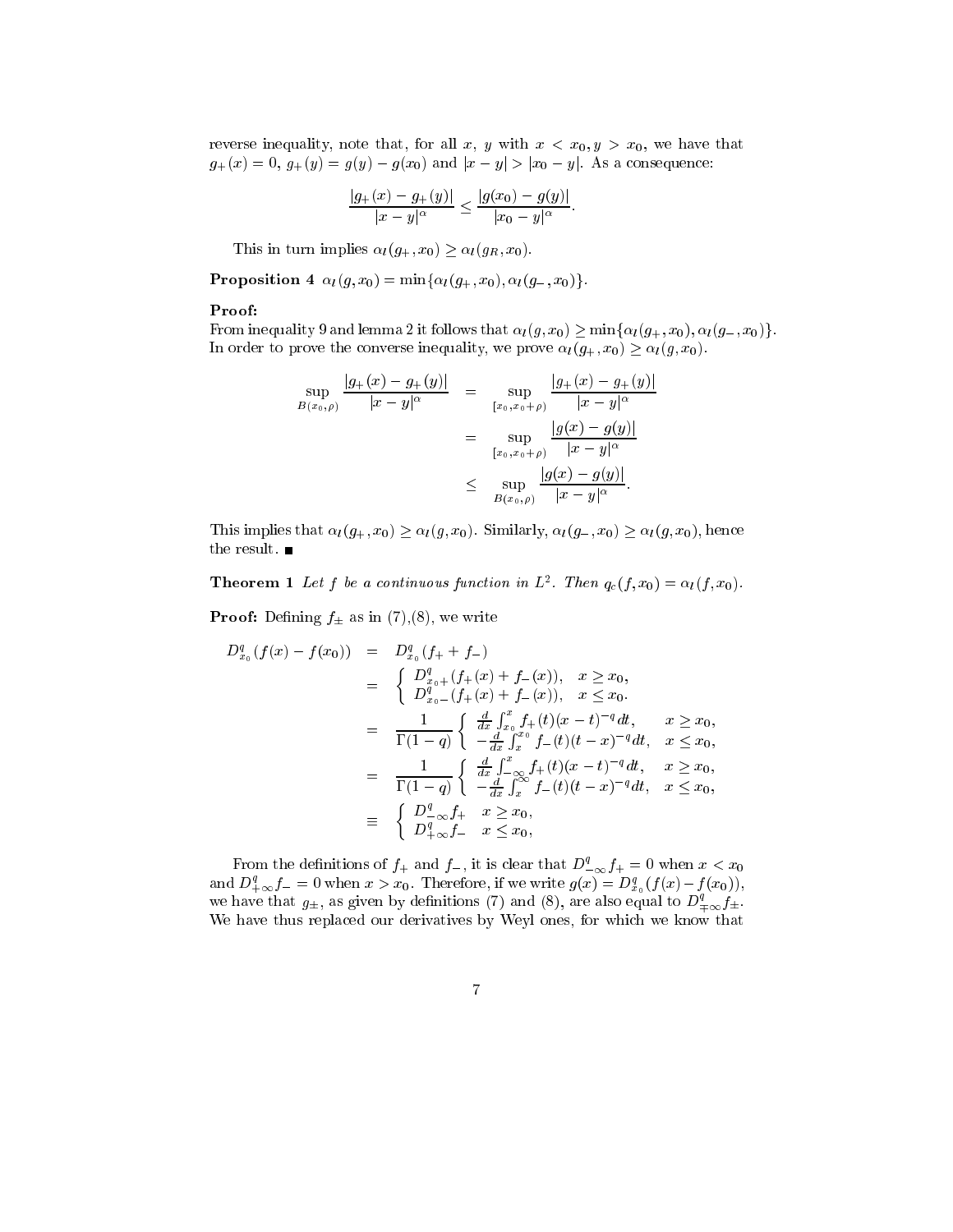order q differentiation simply decreases the local Hölder exponent by  $q$ . Using Proposition 4,

$$
\alpha_l(g, x_0) = \min{\alpha_l(g_+, x_0), \alpha_l(g_-, x_0)}
$$
  
= 
$$
\min{\alpha_l(f_+, x_0) - q, \alpha_l(f_-, x_0) - q}
$$
  
= 
$$
\min{\alpha_l(f_+, x_0), \alpha_l(f_-, x_0)} - q
$$
  
= 
$$
\alpha_l(f, x_0) - q.
$$

Thus the local Holder exponent of the function  $x \to D_{x_0}^*(f(x) - f(x_0))$  is non  $-11$ rities in the subset of the common successive common and the subset of the subset of the subset of the subset limit  $D^a f(x_0)$  exists and is finite for  $q < q_c(x_0)$  but not for  $q > q_c(x_0)$  is exactly  $\alpha_l(f, x_0)$ .

## Fractional Differentiation and 2 Microlocal Anal- $\overline{4}$ ysis

In this section, we provide a new interpretation of fractional derivative in terms of 2-microlocal analysis. This will allow in particular to understand the result of the previous section in a more transparent way. We first recall some basic facts about 2-microlocal analysis.

#### 4.12-mi
rolo
al spa
es

The definition of 2-microlocal spaces [1] is based on a Littlewood Paley analysis. A Littlewood Paley analysis is a spatially localized filter bank. One may also understand it as an intermediate between a dis
rete and a ontinuous wavelet analysis. More precisely, let  $\mathcal{S}(\mathbb{R})$  be the Schwartz space and define:

$$
\varphi \in \mathcal{S}(\mathbb{R}) = \begin{cases} \widehat{\varphi}(\xi) = 1, \parallel \xi \parallel < \frac{1}{2} \\ \widehat{\varphi}(\xi) = 0, \parallel \xi \parallel > 1. \end{cases}
$$

and

$$
\varphi_j(x) = 2^j \varphi(2^j x).
$$

One has

$$
\widehat{\varphi}_j(\xi) = \widehat{\varphi}(2^{-j}\xi).
$$

The  $\{\varphi_j\}$  set acts as low pass filter bank, which leads naturally to the associated band pass filter bank:

$$
\psi_j = \varphi_{j+1} - \varphi_j.
$$

$$
\epsilon
$$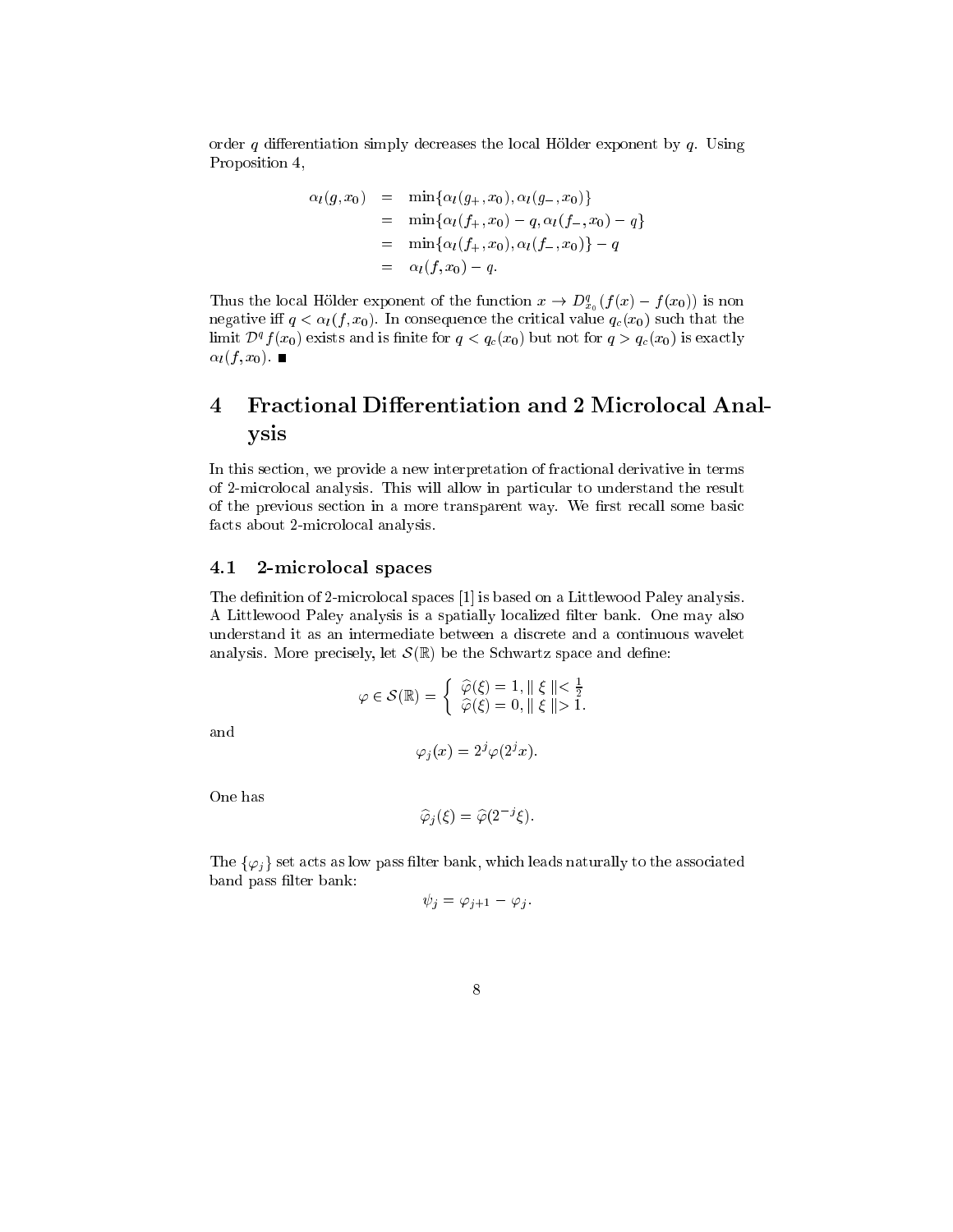**Definition 5** Let  $u \in S$  (K). The Littlewood Paley Analysis of a is the set of distributions: . .

$$
\left\{\n\begin{array}{rcl}\nS_0 u & = & \varphi * u \\
\Delta_j u & = & \psi_j * u\n\end{array}\n\right.
$$

One has:

$$
u = S_0 u + \sum_{j=0}^{\infty} \Delta_j u.
$$

We can now define the two microlocal spaces  $C_{x_0}^{s,s}$  .

**Definition 6** A distribution  $u \in S'(\mathbb{R})$  belongs to the 2-microlocal space  $C^{s,s}_{s}$  $\sim$ if there exists a positive constant  $c$  such that, for all  $j$ :

$$
\begin{cases} |S_0 u(x)| \le c(1+|x-x_0|)^{-s'}\\ |\Delta_j u(x)| \le c2^{-js} (1+2^j|x-x_0|)^{-s} \end{cases}
$$

The 2-microlocal spaces are related to the pointwise Hölder spaces through:

**Theorem 2**  $\left[\frac{9}{7}\right] \forall x_0 \in \mathbb{R}, \forall s > 0$ :

- $\bullet$   $\cup_{x_0}$   $\subset$   $\cup_{x_0}$
- $\bullet$   $C^{s,s}_{x_0} \subset C^s_{x_0}, \forall s + s' > 0$  $\vee$

For <sup>a</sup> given <sup>f</sup> , we may asso
iate to ea
h point x0 its 2-mi
rolo
al domain, i.e. the subset of  $\mathbb{R}\times \mathbb{R}$  of couples  $(s, s')$  such that  $f \in C_{x_0}^{s,s}$  . It is easy to show that  $f \in C^{s,s}_{x_0}$  implies that  $f \in C^{s-\epsilon,s}_{x_0}$  for all positive  $\epsilon$ . This induces a particular shape for the frontier of the 2-mi
rolo
al domain:

Definition and Proposition 2 2-microlocal frontier parameterization [7] Let  $f : \mathbb{R} \to \mathbb{R}$ , and

$$
S(s', x) = \sup \left\{ s : f \in C_x^{s, s'} \right\}
$$

The 2-microlocal frontier is the set of points

$$
\Gamma(f, x_0) = \{(S(s'), s'))\}
$$

The function  $S(.,x_0)$  is decreasing and convex. Moreover, one has, for all positive  $\tau$ :

$$
S(\sigma + \tau, x_0) \ge S(\sigma, x_0) - \tau
$$

$$
9 \\
$$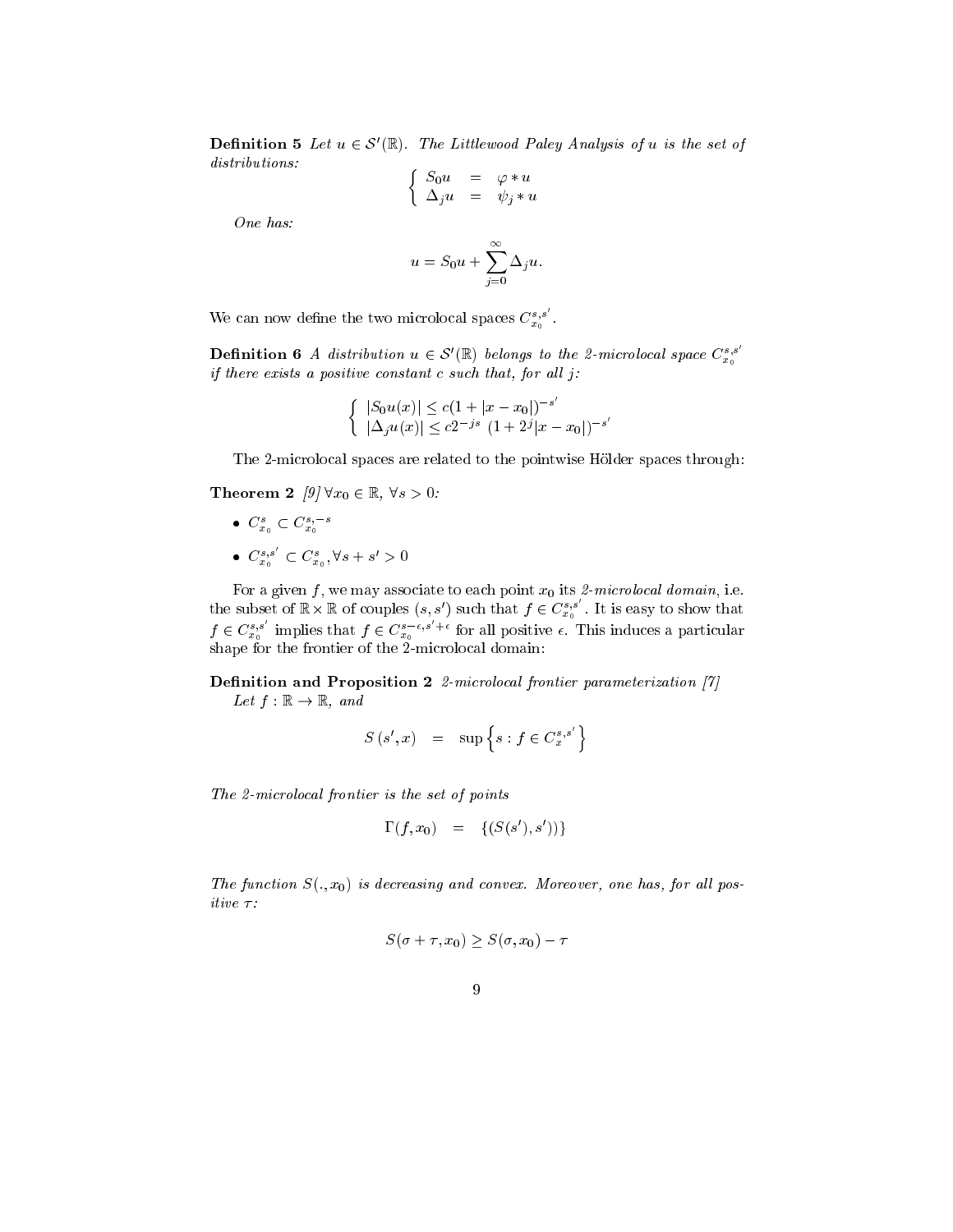By slight abuse of notation, we shall call  $S(\sigma, x_0) = S(\sigma)$  the 2-microlocal frontier. As said in section 2, the 2-microlocal spaces generalize the Hölder spaces and allow to re-interpret both  $\alpha_l$  and  $\alpha_p$ :

**Proposition 5** [7] For all  $x$ , we have :

$$
\alpha_l(x) = S(0, x)
$$

and, provided  $\sup_{\epsilon>0} S(\epsilon) > 0$ ,

$$
\alpha_p(x) = \sigma_0(x)
$$

where  $\sigma_0(x)$  is the unique value for which

$$
S(-\sigma_0, x) = \sigma_0
$$

In other words,  $\alpha_l$  is obtained as the intersection between the 2-microlocal frontier and the s-axis, while  $\alpha_p$  is the intersection between the 2-microlocal frontier and the line  $s = -s$ , provided  $\sup_{\epsilon > 0} s(\epsilon) \geq 0$ . This last relation holds if  $f$  has some minimum overall regularity, i.e. for instance  $f$  belongs to the global Holder space  $C$  for some positive  $\omega$ .

Finally, we mention the following crucial property of 2-microlocal spaces.

## Proposition <sup>6</sup>

$$
f \in C^{s,s'}_{x_0} \ \ \textit{iff} \ \ \frac{df}{dx} \in C^{s-1,s'}_{x_0}
$$

In fact, more is true, as pseudo-differential operators may be considered instead of plain differentials. We shall deal with a version of this result below.

#### 4.2Fractional Derivative as 2-microlocal frontier shifting

It is well-known that the Weyl fractional derivative, being a pseudo-differential operator, amounts to a horizontal translation of the 2-mi
rolo
al domain. In this se
tion we show that this also holds under ertain onditions for the Riemann-Liouville fra
tional derivative. This allows to understand the results of the previous se
tion in a more general frame. We start by a Lemma (re
all the definitions of  $f_{\pm}$  from previous section).

**Lemma 3** Let f be a continuous nowhere differentiable function. Denote  $S(\sigma)$ (resp.  $\infty$   $(\sigma)$ ,  $\infty$   $(\sigma)$ ) the frontier of the 2-microlocal domain of f (resp. f<sub>+</sub>,  $f_{-}$ ) at x. Then:

$$
\forall \sigma, \quad S(\sigma) = \min(S^+(\sigma), S^-(\sigma))
$$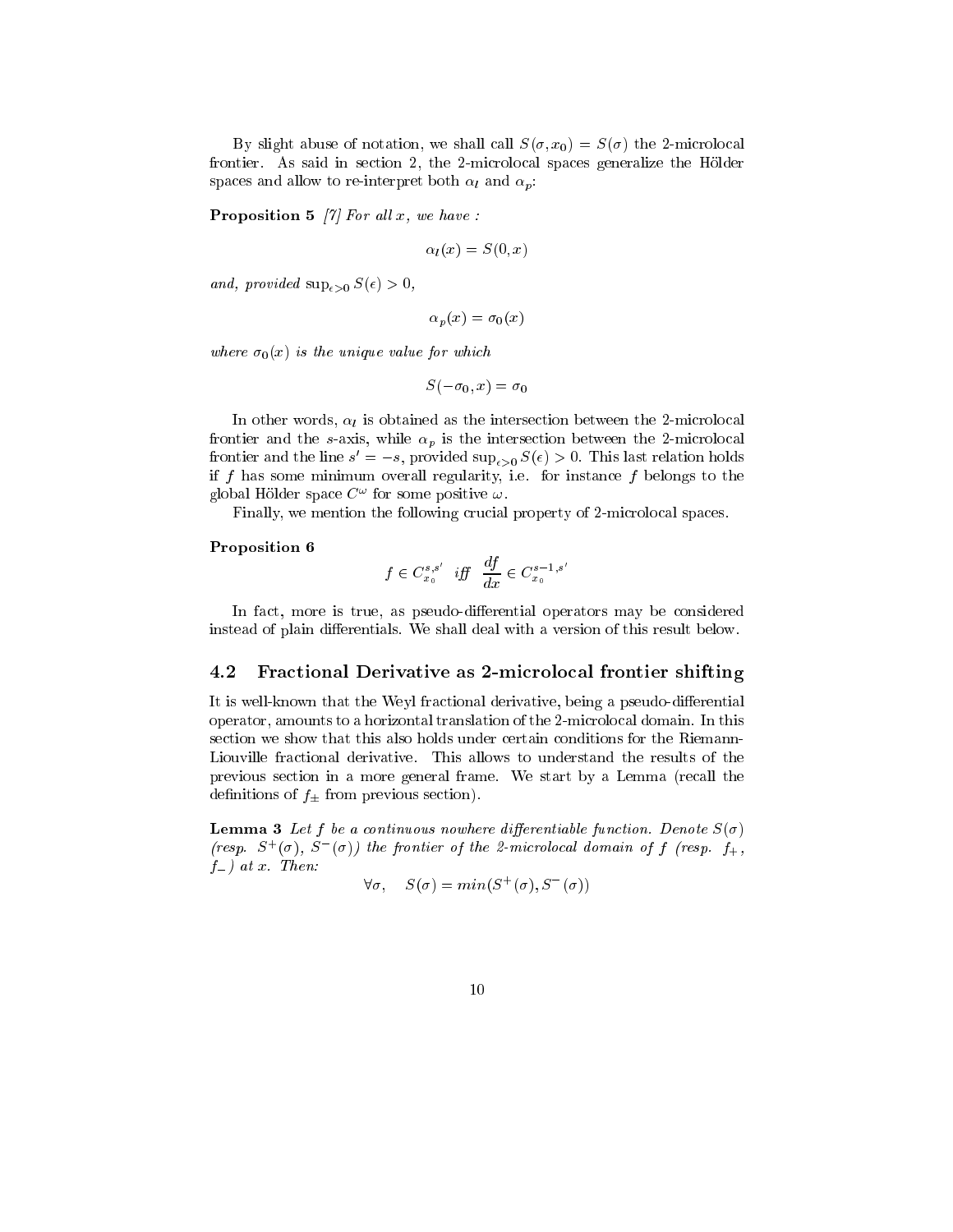## Proof:

 $\blacksquare$ 

Since  $f = f_+ + f_-$ , we have that  $S(\sigma) \geq min(S^+(\sigma), S^-(\sigma))$ . For the reverse inequality, note that, for an arbitrary function g, cutting g into  $g_+$  and  $g_-$  will at most introdu
e a dis
ontinuity in the derivative of g. Sin
e we are dealing here with a nowhere differentiable f, lumping together  $f_+$  and  $f_-$  at x cannot in
rease the regularity.

**Theorem 3** Let  $f$  be a continuous nowhere afferentiable function in  $L^2(\mathbb{R})$ . Then  $f \in C_{x_0}^{s,s}$  iff  $D_{x_0}^q f(x) \in C_{x_0}^{s-q,s}$ .

Proof: Write

$$
D_{x_0}^q f(x) = \frac{1}{\Gamma(1-q)} \frac{d}{dx} (I_+^{q-1} f_+ + I_-^{q-1} f_-), \tag{10}
$$

where

$$
I_{+}^{q-1}f_{+} = \int_{-\infty}^{x} f_{+}(t)(x-t)^{-q}dt
$$

and

$$
I_{-}^{q-1}f_{-} = \int_{x}^{\infty} f_{-}(t)(t-x)^{-q} dt.
$$

 $I_+^\ast$  - are by definition the Weyl fractional integral operators. It is well-known and easy to see that the Weyl fractional integral of order  $q-1$  shifts the 2microlocal frontier by  $1 - q$  towards the right along the s-axis. For a proof, note for instance that, for  $g \in L^2$ ,  $I_+^u$   $\bar{g}(\omega) = (\imath \omega)^{1-q} g$  (see theorem 7.1 in [18]). As a consequence,  $|\Delta_j I^*_{+} - g| \leq c2^{-J(q-1)} |\Delta_j g|.$ 

Sin
e the derivative of rst order shifts the frontier to the left by 1, we get that the operator  $(d/dx)I_+^{\ast}$  'shifts the frontier by  $q$  towards the left. From this it is clear that  $f_{\pm} \in C_{x_0}^{s_{\pm},s_{\pm}}$  iff  $(d/dx)I_{+}^q f_{\pm}(x) \in C$  $s_{x_0}^{s_{\pm}-q,s_{\pm}}$ . Hence the result follows from Lemma 3.  $\blacksquare$ 

## 5 Examples

In this section we consider two examples and show that the critical order is equal to the lo
al Holder exponent in these ases. Of ourse, this is simply a onsequen
e of theorem 1, but making the dire
t omputation is enlightening and allows to understand more concretely the mechanisms of LFD.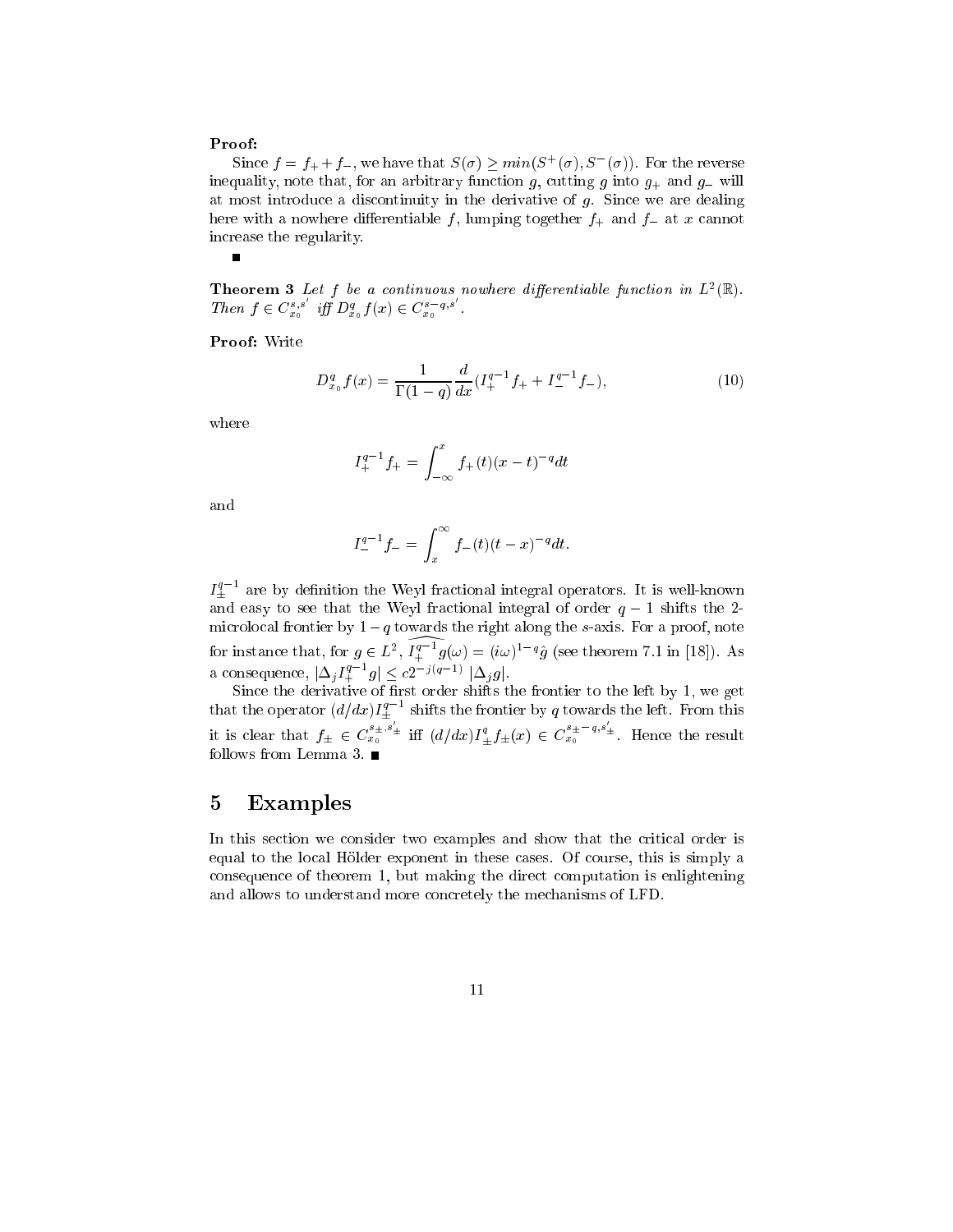#### 5.1Chirp-like triangle function

Our first example is the function defined by:

$$
f(x) = \begin{cases} a_n x + b_n & \frac{1}{n} - \epsilon_n \le x \le \frac{1}{n} \\ -a_n x + c_n & \frac{1}{n} \le x \le \frac{1}{n} + \epsilon_n \\ 0 & \text{otherwise} \end{cases}
$$
 (11)

where  $n \in \mathbb{N}$ ,  $\epsilon_n = n \epsilon$ ,  $a_n = n \epsilon \epsilon$ ,  $a_n = n \epsilon$ ,  $a_n = n \epsilon$ ,  $n \epsilon$ ,  $n = n \epsilon$ ,  $n \epsilon$ ,  $n \epsilon$ ,  $n \epsilon$ ,  $n \epsilon$ ,  $n \epsilon$ ,  $n \epsilon$ ,  $n \epsilon$ ,  $n \epsilon$ ,  $n \epsilon$ ,  $n \epsilon$ ,  $n \epsilon$ ,  $n \epsilon$ ,  $n \epsilon$ ,  $n \epsilon$ ,  $n \epsilon$ ,  $n \epsilon$ ,  $n \epsilon$ ,  $n \epsilon$ ,  $n \epsilon$ ,  $n \epsilon$ ,  $n \$ with the 2 and 2 and 2 and 2  $\mu$  and 2 and 2 and 2 and 2 and 2 and 2 and 2 and 2 and 2 and 2 and 2 and 2 and 2 and 2 and 2 and 2 and 2 and 2 and 2 and 2 and 2 and 2 and 2 and 2 and 2 and 2 and 2 and 2 and 2 and 2 and 2 a

$$
\frac{1}{\Gamma(1-q)}\frac{d}{dx}\int_0^x\frac{f(t)}{(x-t)^q}dt = \frac{1}{\Gamma(1-q)}\left(\frac{d}{dx}G(x) + \frac{d}{dx}H(x)\right)
$$

where, for  $\frac{1}{n+1} + (n+1)$   $\infty$   $\leq x \leq \frac{1}{n} + n$   $\infty$ ,

$$
G(x) = \int_0^{\frac{1}{n+1} + (n+1)^{-\beta}} \frac{f(t)}{(x-t)^q} dt
$$
 (12)

and

$$
H(x) = \begin{cases} \n\int_{\frac{1}{n}-n^{-\beta}}^x \frac{f(t)}{(x-t)^q} dt & \frac{1}{n}-n^{-\beta} < x \le \frac{1}{n}+n^{-\beta} \\
0 & \frac{1}{n+1}+(n+1)^{-\beta} < x \le \frac{1}{n}-n^{-\beta} \n\end{cases} \tag{13}
$$

Consider

$$
G(x) = \sum_{j=n+1}^{\infty} \int_{\frac{1}{j}-j^{-\beta}}^{\frac{1}{j}+j^{-\beta}} \frac{f(t)}{(x-t)^{q}} dt.
$$

$$
\int_{\frac{1}{j}-j-\beta}^{\frac{1}{j}+j-\beta} \frac{f(t)}{(x-t)^{q}} dt = \int_{\frac{1}{j}-j-\beta}^{\frac{1}{j}} \frac{a_{j}t+b_{j}}{(x-t)^{q}} dt + \int_{\frac{1}{j}}^{\frac{1}{j}+j-\beta} \frac{-a_{j}t+c_{j}}{(x-t)^{q}} dt
$$

$$
= \frac{j^{\beta-\gamma}}{(1-q)(2-q)} \left( (x-\frac{1}{j}+j-\beta)^{2-q} + (x-\frac{1}{j}-j-\beta)^{2-q} \right)
$$

$$
-2(x-\frac{1}{j})^{2-q}
$$

Therefore we have

$$
\frac{dG}{dx} = \sum_{j=n+1}^{\infty} \frac{j^{\beta-\gamma}}{1-q} \left( (x - \frac{1}{j} + j^{-\beta})^{1-q} + (x - \frac{1}{j} - j^{-\beta})^{1-q} - 2(x - \frac{1}{j})^{1-q} \right)
$$
\n
$$
= -q \sum_{j=n+1}^{\infty} j^{\beta-\gamma} (x - \frac{1}{j} + \eta j^{-\beta})^{-1-q} (\eta j^{-\beta})^2, \tag{14}
$$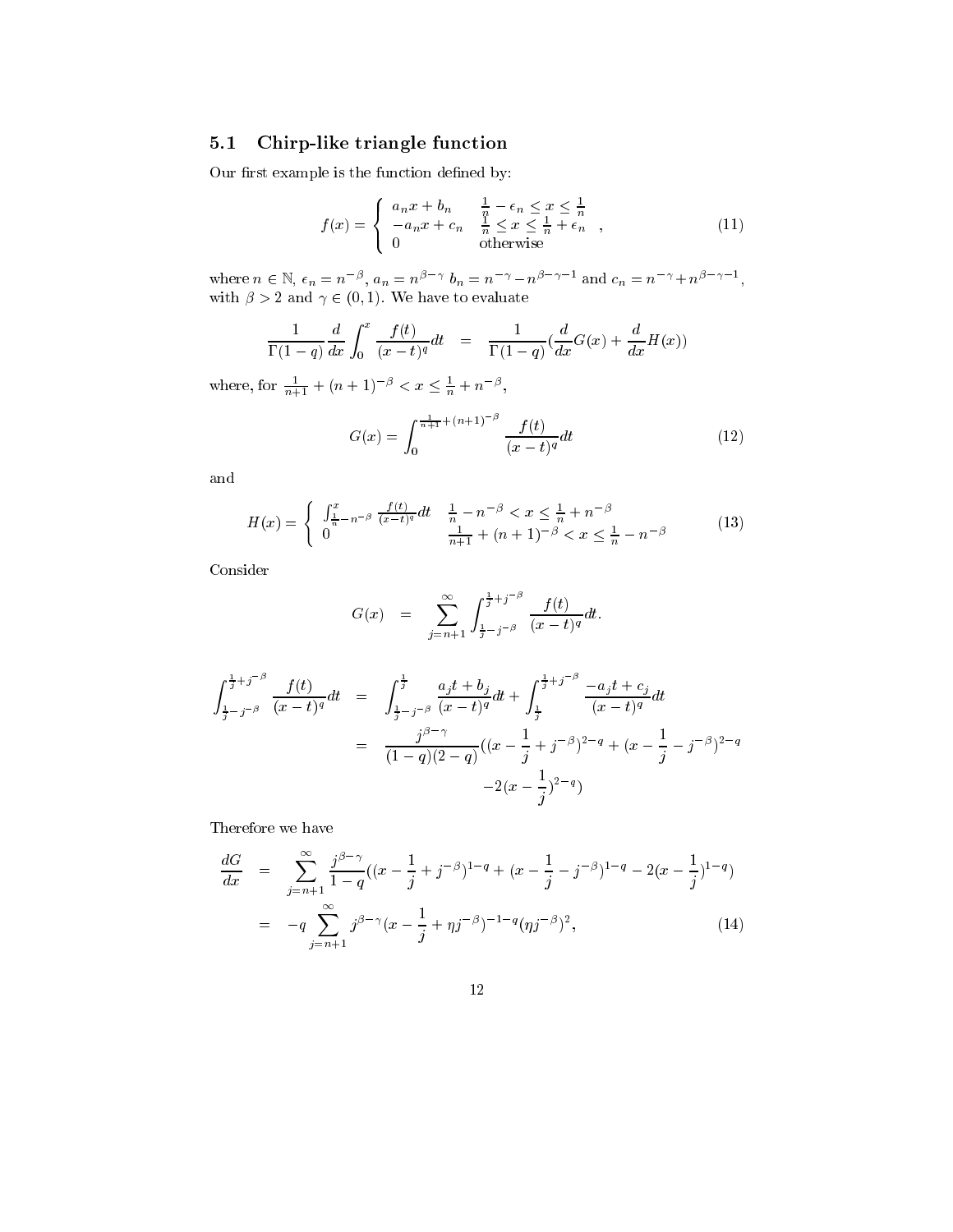where  $\eta \in [-1, 1]$  depends on x and j. As can be checked easily each term in the above sum is bounded by  $j \mapsto \ell + 1/4$  and therefore the sum converges uniformly and goes to zero with x at least when  $q < \gamma + \beta - 2$ . In order to evaluate  $H(x)$ We have to consider two cases:  $1/n - n \leq x \leq 1/n$  and  $1/n \leq x \leq 1/n + n \leq x$ In the first case we have

$$
H(x) = \int_{\frac{1}{n} - n^{-\beta}}^{x} \frac{a_n t + b_n}{(x - t)^q} dt
$$
  
= 
$$
\frac{n^{\beta - \gamma} (x - \frac{1}{n} + n^{-\beta})^{2 - q}}{(1 - q)(2 - q)}
$$

Therefore in this ase we have

$$
\frac{dH}{dx} = \frac{n^{\beta - \gamma} (x - \frac{1}{n} + n^{-\beta})^{1-q}}{(1-q)}.
$$
\n(15)

In the se
ond ase we get

$$
H(x) = \int_{\frac{1}{n}-n^{-\beta}}^{\frac{1}{n}} \frac{a_n t + b_n}{(x-t)^q} dt + \int_{\frac{1}{n}}^x \frac{-a_n t + c_n}{(x-t)^q} dt
$$
  
= 
$$
\frac{n^{\beta-\gamma}}{(1-q)(2-q)} \left( (x - \frac{1}{n} + n^{-\beta})^{2-q} - 2(x - \frac{1}{n})^{2-q} \right).
$$

In this ase we have

$$
\frac{dH}{dx} = \frac{n^{\beta - \gamma}}{(1 - q)} \left( (x - \frac{1}{n} + n^{-\beta})^{1 - q} - 2(x - \frac{1}{n})^{1 - q} \right). \tag{16}
$$

Now we can substitute  $x = 1/n + \eta n \in (\eta \in [-1, 1])$  in equations (15) and (16). and check for the behavior as x approaches zero  $(n \to \infty)$ . This shows that  $a_{\mathbf{\mathcal{H}}}$  as is of the order of  $n^{s_1}$  , giving  $\gamma$  is as a critical order.

On the other hand, it is not hard to prove that the pointwise exponent is  $\gamma$ , while the local one is  $\gamma/\beta$ , as expected.

#### 5.2IFS

Self-similar functions, as considered in [8], or Fractal Interpolations Functions  $\lceil (see [4])$  provide a whole class of functions for which the equality between the degree of LFD and the local Hölder exponent is interesting to check. Contrarily to the ase above, the graphs of su
h fun
tions are, under some assumptions, nowhere differentiable, and possess a multifractal structure. Without entering into details, let us recall that their pointwise Hölder exponent varies discontinuously everywhere, while  $\alpha_l$  is constant with, for all  $x, \alpha_l(x) = \min_{y} \alpha_p(y)$ . Furthermore, the level sets of the function  $x \to \alpha_p(x)$  are all dense or empty, so that, in every neighbourhood of any x, there is a y where  $\alpha_p(y) = \alpha_l$ . This is precisely the mechanism that makes  $q_c$  and  $\alpha_l$  coincide in this case: indeed, simple but tedious computations show that, at each point x,  $q_c$  is obtained as the lim inf of  $\alpha_p(y)$  when y tends to x.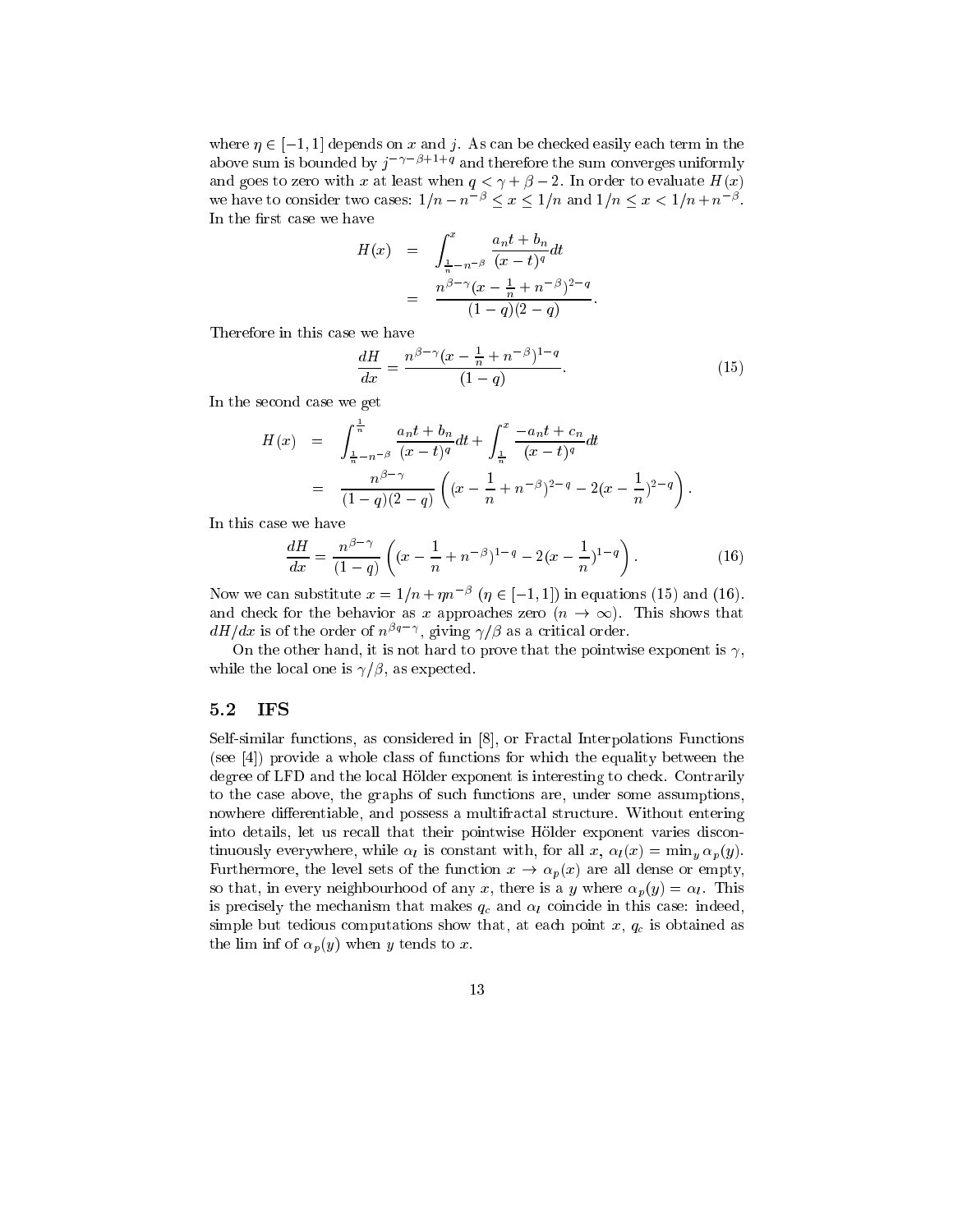## 6 Con
lusion

We have elucidated the meaning of the degree of local fractional differentiability as an equivalent to the lo
al Holder exponent, and given an interpretation of fractional differentiation in terms of 2-microlocal analysis. This provides yet another link between the fields of fractional integration and Hölder regularity analysis (see also  $[19]$ ). An easy extension of our work is to the case where the order of differentiation is larger than one. Finally, this paper has dealt exclusively with theoretical considerations. In  $[13]$ , we study the question of estimating some local regularity measures on sample data.

We thank the referees for pointing out some referen
es and improving the manus
ript.

## Referen
es

- [1] J.M. Bony. Second microlocalization and propagation of singularities for semilinear hyperbolic equations. In *Hyperbolic equations and related topics*  $(Katat/Nyoto, 1984)$ , pages 11–49. Academic Press, Boston, MA, 1986.
- [2] A. Carpenteri and P. P. Cornetti. Scaling laws in solid mechanics: static, kinematic and energy disspation aspects. In *Proceedings of the 6-th inter*national onferen
e on omputer aided assessment and ontrol: Damage and Fra
ture Me
hani
s 2000, pages 3-12.
- [3] K. Daoudi and J. Lévy Véhel. Speech modeling based on local regularity analysis. In Proceedings of the IASTED/IEEE International Conference on Signal and Image Processing, USA, November 1995.
- [4] K. Daoudi, J. Lévy Véhel, and Y. Meyer. Construction of continuous functions with prescribed local regularity. Journal of Constructive Approxima $tion, 14(3):349-385, 1998.$
- [5] A. Ginzburg and N. Karapetyants. Fractional integrodifferentiation in Hölder classes of variable order (in Russian). Dokl. Ross. Akad. Nauk, 339(4): 439-441, 1994.
- [6] A. Ginzburg and N. Karapetyants. Fractional integrodifferentiation in Hölder classes of arbitrary order. *Georgian Math. J.*,  $2(2)$ : 141–150, 1995.
- [7] B. Guiheneuf and J. Lévy Véhel. 2-microlocal analysis and application in signal pro
essing. In International Wavelets Conferen
e, Tangier, April 1998. Inria.
- [8] S. Jaffard. Multifractal formalism for functions II: selfsimilar functions. SIAM J. Math. Anal, 1993.